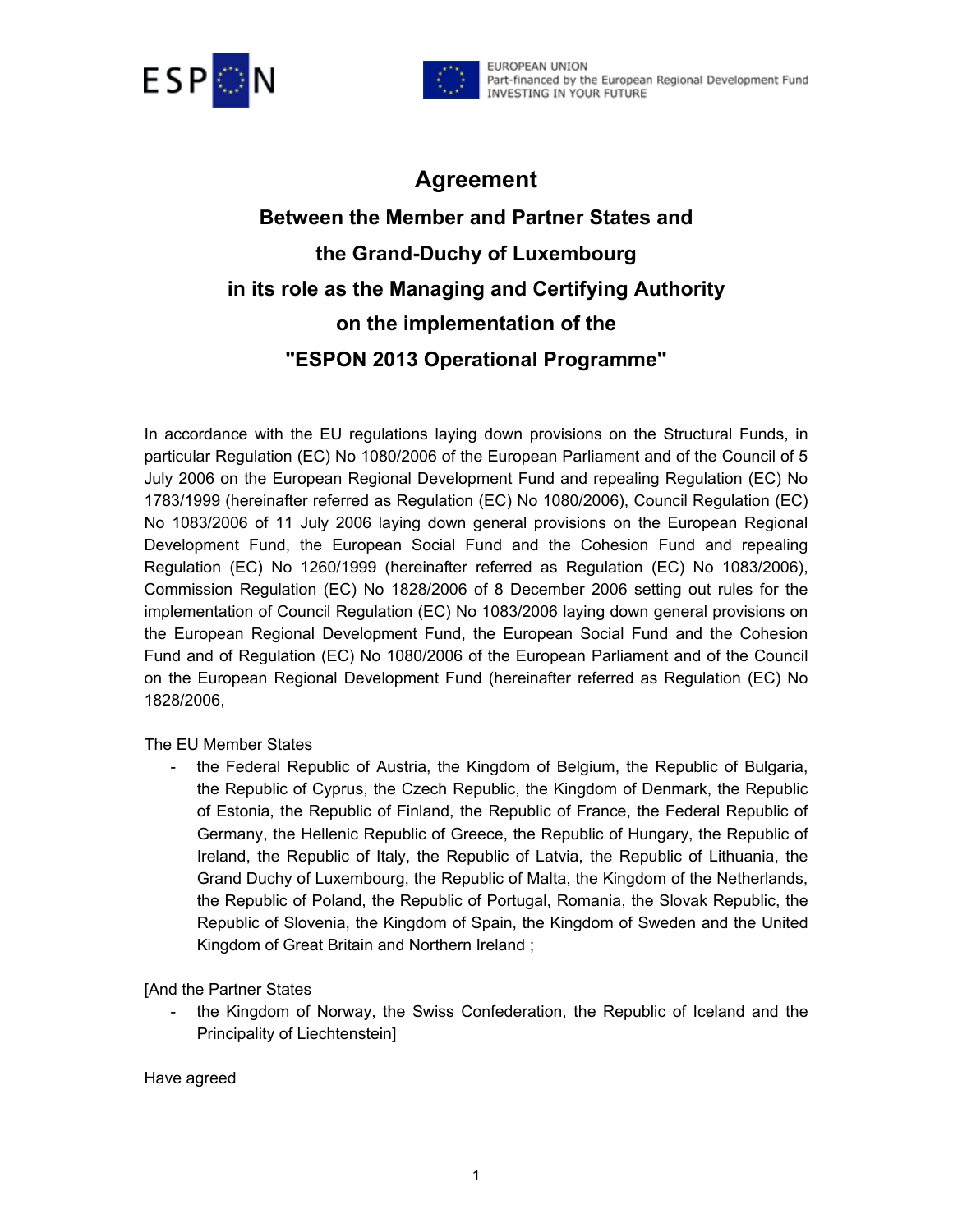



- To implement together the " ESPON 2013 Operational Programme" (hereinafter referred to as "ESPON 2013 OP"), approved by the European Commission on 7 November 2007;
- To sign an agreement on the joint implementation of the ESPON 2013 OP in compliance with the Description of the management and control system according to Article 71 of Regulation (EC) No 1083/2006.

#### **Preamble**

With reference to Article 59 of Regulation (EC) No 1083/2006 and in accordance with the ESPON 2013 OP, the Member States shall designate a Managing Authority and a Certifying Authority. They shall lay down rules and mutual relations between the authorities referred above, defining their tasks and responsibilities.

#### **§ 1**

#### **Institutional Structure**

- 1. The Member States and the Partner States designate the "Ministry of the Interior and Spatial Planning of the Grand Duchy of Luxembourg, Directorate for Spatial Development "to act as Managing authority (hereinafter referred as MA) within the meaning of Articles 14 and 15 of Council Regulation (EC) No 1080/2006.
- 2. The EU Member States and Partner States designate the "Budgetary Unit in the Ministry of the Interior and Spatial Development " to act as Certifying Authority (hereinafter referred as CA) within the meaning of Articles 14 of Council Regulation (EC) No 1080/2006 and Article 61 of Council Regulation (EC) No 1083/2006.
- 3. The General Inspection of Finances ("Inspection Générale des Finances") is acting as Audit Authority (hereinafter referred as AA) according to the provisions included in Articles 62 of Regulation (EC) No 1083/2006 and Article 14 of Regulation (EC) No 1080/2006. The Audit Authority will be as well in charge of establishing the report according to Article 71(2) of Regulation (EC) No 1083/2006.
- 4. In compliance with article 14 of Council Regulation (EC) No 1080/2006, the MA,, as well as the Monitoring Committee (hereinafter referred as MC) and the AA shall be assisted by the Coordination Unit (hereinafter referred as CU) in its role of Joint Technical Secretariat. The CU could also assist the CA but only for the tasks and under the modalities indicated in the ESPON 2013 OP.
- 5. The MA will undertake the necessary steps to ensure the appropriate conditions for the hosting of the Coordination Unit, and this according to the provisions of the ESPON 2013 OP.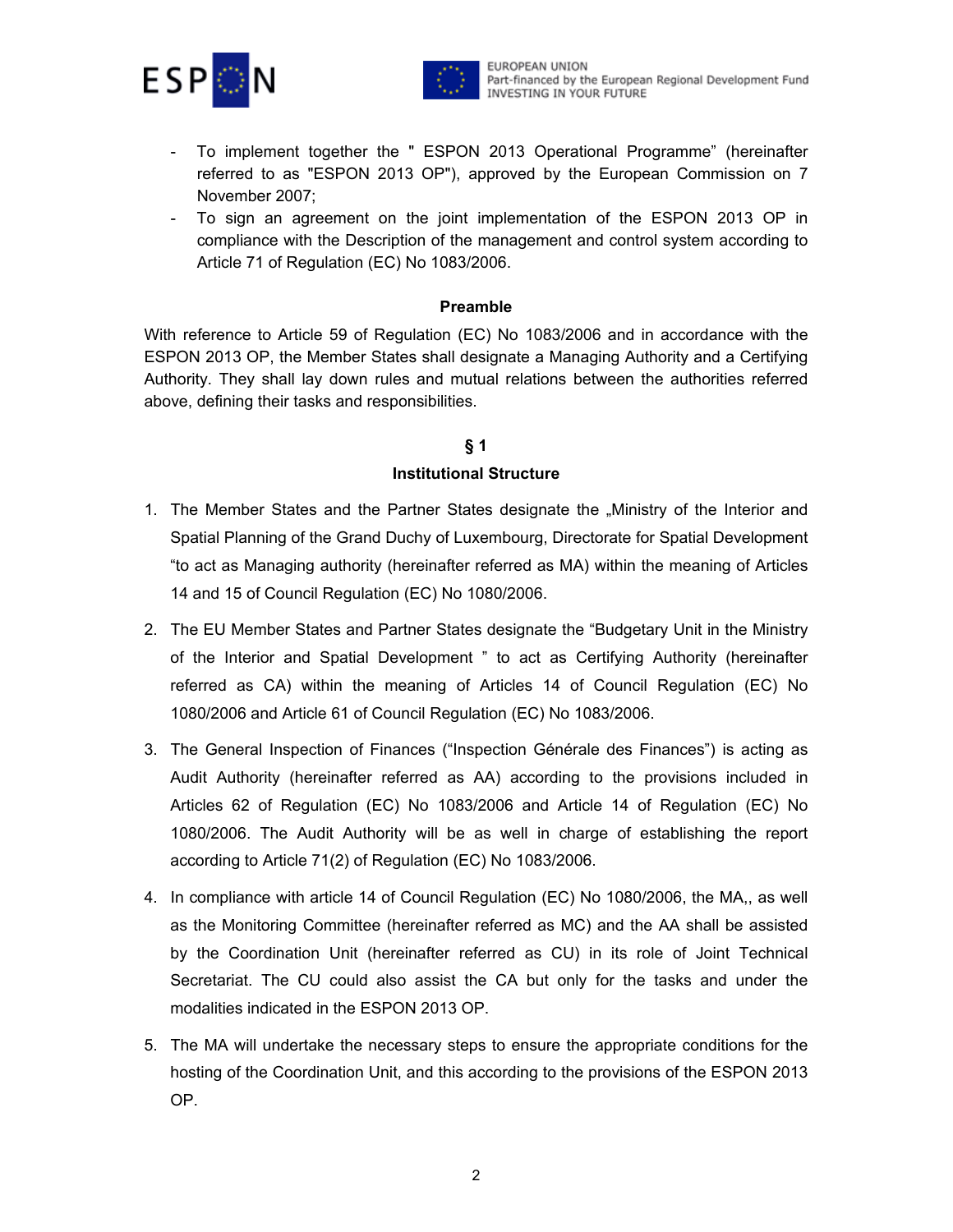



#### **§2**

### **Duties of the Managing Authority, Certifying Authority, Audit Authority, Coordination Unit, Member States and Partner States**

- 1. The respective tasks and responsibilities of the MA, the CA, the AA and the CU, as well as the mechanisms relating to their co-operation, are laid down in the ESPON 2013 OP, the Description of the management and control system according to Article 71 of Regulation (EC) No 1083/2006, the Document describing the relations between the MA and the CA and the Programme Manual.
- 2. As set out in Article 15 (1) of Regulation (EC) No 1080/2006 the MA shall be responsible for managing and implementing the OP in accordance with the principle of sound financial management as set out in Article 60 of Regulation (EC) No 1083/2006.
- 3. Member States and Partner States shall appoint their representatives in the MC within one month after the approval of the ESPON 2013 OP by the European Commission. The representatives shall also be prepared to provide assistance to the MA in carrying out its duty in particular regarding matters which require follow up of on the spot checks in each country. Annex I provides a list of national authority and contact person responsible for representation in the MC. Member States and Partner States are obliged to inform the MA without delay if the responsibility for representation of the country is due to change.
- 4. According to Article 21 of Regulation 1828/2006 the MA shall provide a Description of the management and control system according to Article 71 of Regulation (EC) No 1083/2006 and in accordance with the model set out in Annex XII of Regulation (EC) No 1828/2006. The Description of the management and control system shall be completed with the description of the control system (and their relevant annexes) set up by the Member States and the Partner States according to Article 16 of Regulation (EC) No 1080/2006.
- 5. Each Member State and Partner State shall submit to the MA, prior to the opening of the first call for proposal, a description of the control system set up (see in detail § 8 of this Agreement) and the name of the body responsible for the implementation of the control system in their respective countries according to the form provided by the MA. The list of the bodies responsible for the control system set up by each Member State and Partner State is included in this Agreement in Annex II. The full description of the national control system and the list of the bodies in Annex II will be included in the Description of the management and control system in accordance with Regulation (EC) No 1828/2006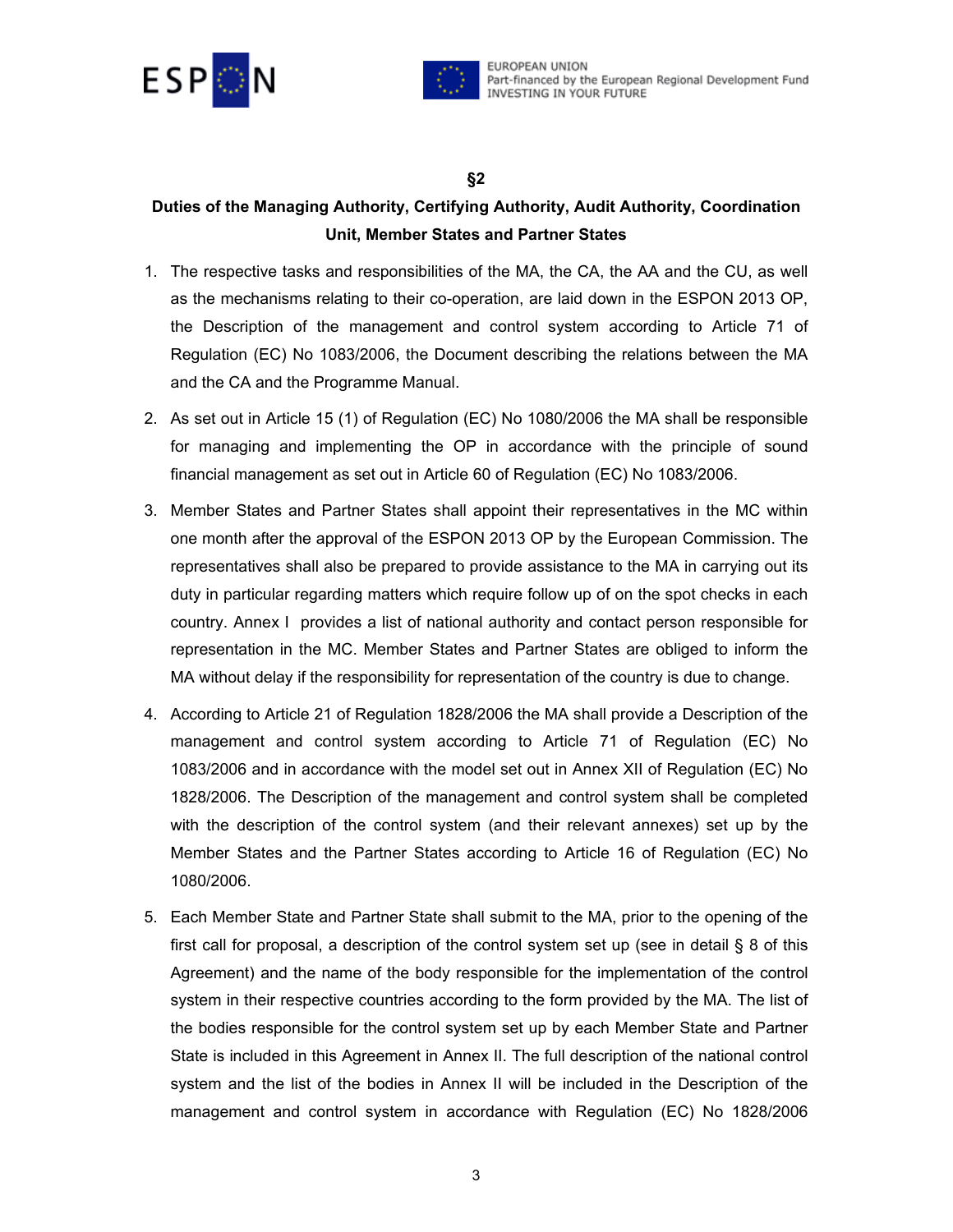



EUROPEAN UNION Part-financed by the European Regional Development Fund<br>INVESTING IN YOUR FUTURE

Annex XII. The Member States and the Partner States shall without delay inform the MA of any changes related to the provided description of the control systems set-up and of the responsible body. The Description of the management and control system will be assessed by the AA as required by Article 71(2 and 3) of Regulation (EC) No 1083/2006. Member States and Partner States engage themselves to provide to the MA and AA with all the information and supporting documents needed to ensure an unqualified opinion by the AA on the Description of the management and control system, allowing the MA to receive payments from the European Commission. The AA reserve the right to qualify its opinion on the description of the control system set up by individual Member State and/or Partner States should the system and/or the supporting documents and annexes provided be considered insufficient.

- 6. In case a Member State or the Partner State is opting for a decentralised control system, its Central Approbation Body (see Annex II) shall undertake quality checks of the functioning of the system set up at national level. The MA (through the CU) shall reserve the right to participate to the quality checks. In case a Member State or Partner State is opting for a centralised control system, the MA (through the CU) shall undertake the quality checks together with the national representative in the MC, notwithstanding that the final responsibility of the soundness of the control system shall remain with the Member States in question. In the case of the country of the MA, the quality check shall be undertaken by the CA with the support of the CU. All Member States and Partner States shall ensure that the recommendations resulting from the quality checks will be followed and implemented. The MA shall reserve the right to withhold temporarily payments to those beneficiaries located in the Member States and Partner States where quality checks have shown serious system deficiencies.
- 7. The MA designates a contact person to be responsible for information and publicity and informs the European Commission on the designated person. This person shall actively participate in Community network which might be set up according to Article 10 of Regulation (EC) No 1828/2006. The Member State shall take all the appropriate administrative steps to ensure effective application of all arrangements lined out in Regulation (EC) No 1828/2006, Section 1 in order to support the MA. Member States shall also collaborate directly with the European Commission.
- 8. In order to fulfil its function, as specified in Article 60 (b) of Council Regulation (EC) No 1083/2006, the MA shall rely on the control systems according to Article 16 of Regulation (EC) No 1080/2006 set up in those Member States and Partner States hosting a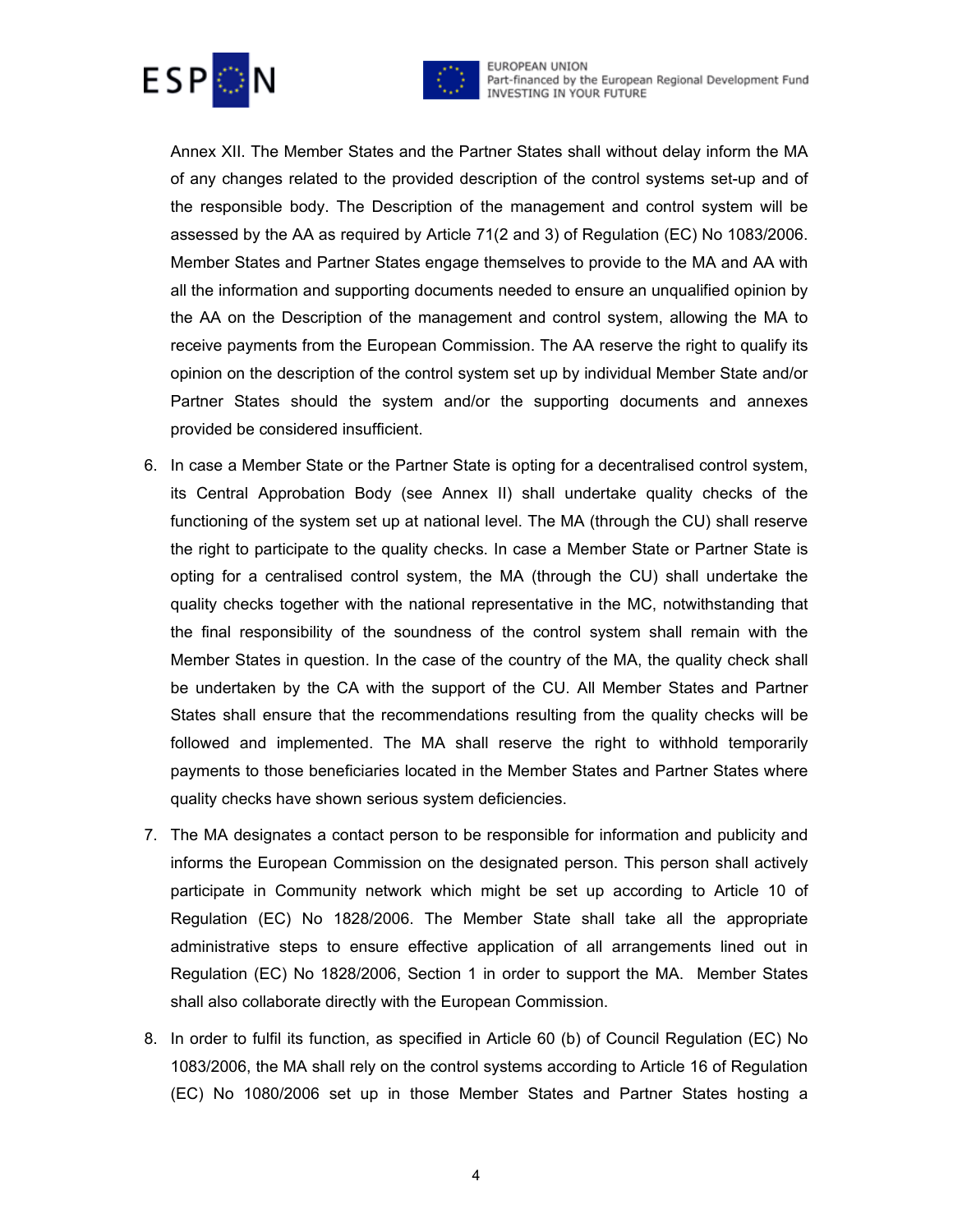



beneficiary unless a system audit indicates insufficiencies. The Member State and Partner State shall ensure that all supporting documents required for a sufficient audit trail regarding incurred expenditure and payments are recorded, stored in computerised form and made available. Member States and Partner States shall as well ensure that control systems are set up according to the provisions of  $\S 8$  – Financial Control and  $\S 9$ – Auditing of this Agreement. The MA shall ensure that the Lead and Project Partners are aware of these requirements.

- 9. The function of the CA shall be carried out in compliance with Article 61 of Regulation (EC) No 1083/2006.
- 10. According to Article 60 (g) of Regulation (EC) No 1083/2006, the MA shall ensure that the CA receives all the necessary information on the procedures and verifications carried out in relation to expenditure for the purpose of certification so that the sufficiency of the control system and audit trail can always be taken into account before a statement of expenditure is presented to the European Commission.
- 11. For the purpose of certification, the CA shall ensure that it has received adequate information from the MA on the procedures and verifications carried out in relation to expenditure, that it takes into account the result of all the audits carried out in relation to expenditure and the results of all the audits carried out by or under the responsibility of the AA. The CA (with the support of the CU) reserves the right to request, at any time, additional information and supporting documents to final beneficiaries in order to perform its certifying tasks.
- 12. The functions of the AA shall be carried out in compliance with Article 62 of Regulation (EC) No 1083/2006 and Article 16 to 18 of Regulation (EC) No 1828/2006.
- 13. The Monitoring Committee (hereinafter referred as MC) is responsible for supervising and monitoring the implementation of the Programme, as described in Articles 63, 64 and 65 of Council Regulation (EC) No 1083/2006 and in the ESPON 2013 OP and for selecting the operations, as described in Article 19 (3) of Regulation (EC) No 1080/2006.
- 14. Every Member of the MC informs and advises the CU and the control authorities in order to enable them to support the MA in fulfilling its management and control system functions, as described in the provisions of Chapter 2, Section 3 of Regulation (EC) No 1828/2006.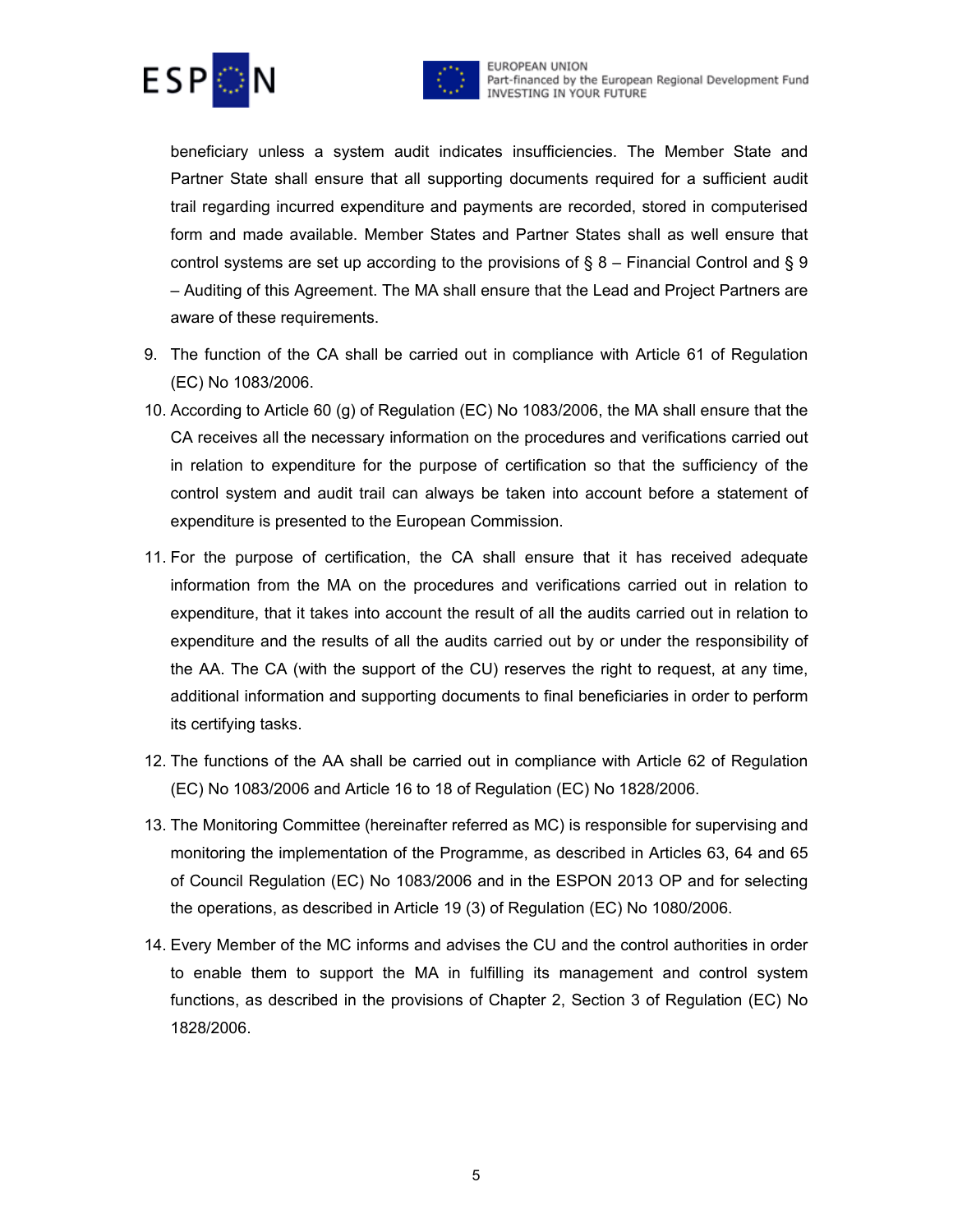



- 15. The ESPON 2013 OP is foreseeing a Concertation Committee (hereinafter referred as CC) in order to prepare and facilitate the work of the Monitoring Committee. Tasks and mode of operation of the CC are detailed in ESPON 2013 OP.
- 16. Each Member and Partner State shall nominate an ESPON Contact Point (ECP) as described in the ESPON 2013 OP in order to ensure the relation of the Programme to the national and regional level and to be able to participate in the transnational activities of the Programme. Tasks and mode of operation of the ECP are detailed in ESPON 2013 OP.
- 17. In accordance with Article 24 of Commission Regulation (EC) No 1828/2006, the Member States and Partner States shall provide to the MA, CA and AA all information that they require to discharge their responsibilities under Article 60 and 61 of Regulation (EC) No 1083/2006 and Article 14 and 15 of Regulation (EC) No 1080/2006.
- 18. Without prejudice to these provisions, the MA shall act in full compliance with the institutional, legal and financial system of the Grand Duchy of Luxembourg.

### **§ 3 National and European Regional Development Fund**

- 1. The CA administers the European Regional Development Fund (hereinafter referred to as ERDF), the national co-financing of the Member States and the contributions of the Partner States. One single bank account will be used by the CA. A separate document describing the relations between the MA and the CA will detail the modalities for the management and recording of Technical Assistance and the other expenditures incurred directly by the MA for the implementation of specific actions approved by the MC.
- 2. At the beginning of every year the MA shall send a request for the national contribution to the ESPON 2013 OP. Until the end of February, or, in exceptional cases when this is not possible, at the latest within one month after the approval of their national budgets, the Member States and Partner States shall transfer their national contributions to the Programme for the coming year on the base of the financial plan agreed. Payments will be credited to the separate Euro-currency (€) account (Trust Account) managed separately as trust funds by the CA.
- 3. A report on the payment situation shall be regularly given to the Monitoring Committee.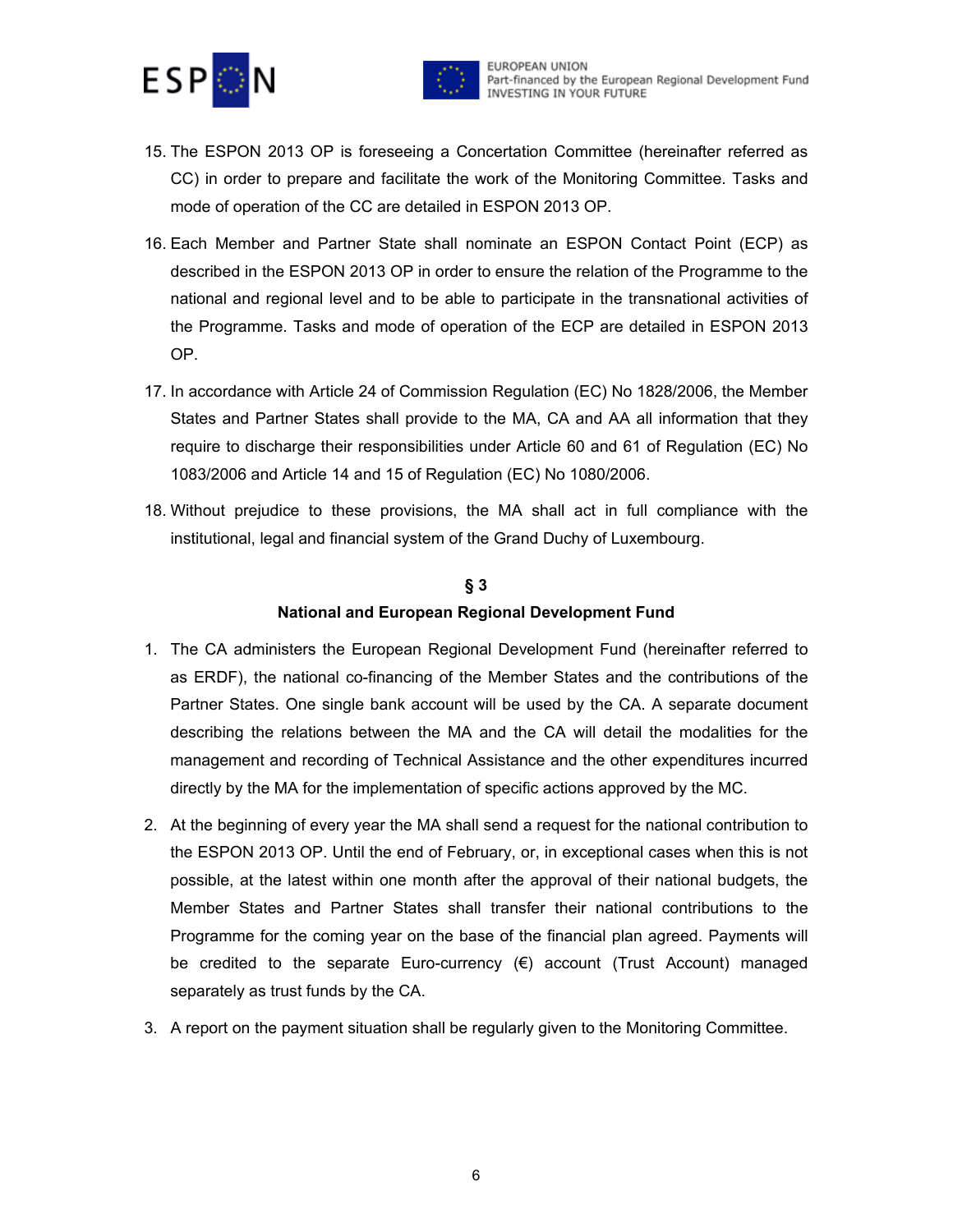



4. If at the end of the Programme implementation period the Member States have transferred more funds than have actually been needed to co-finance the ESPON 2013 OP, the CA will reimburse these funds, unless the MC decides differently.

#### **§ 4**

#### **Exchange of information**

### **between the European Commission, the Managing Authority and the Certifying Authority on expenditure at Programme level**

- 1. The CU elaborates the updated forecast of applications for payment for the current year and the forecast for the following year. These forecasts are forwarded by the MA to the European Commission no later than the end of April of each year, in compliance with Article 76 (3) of Regulation (EC) No 1083/2006.
- 2. Pursuant to Title VII Sections 2 and 4 of Regulation (EC) No 1083/2006, the CA issues the certificates and statements. The certificate of statements of interim and final expenditure referred in these Articles shall be drawn up in the form prescribed in Annex X of Regulation (EC) No 1828/2006.
- 3. According to Article 20 of Regulation (EC) No 1828/2006, the CA shall send a statement to the European Commission identifying the amounts withdrawn and/or recovered for each priority axes in the format described in Annex XI of Regulation (EC) No 1828/2006.

#### **§ 5**

### **Reporting duties: Respective roles of Member States, Partner States, Managing Authority, Certifying Authority, Audit Authority and Coordination Unit**

- 1. The MA (through the CU) shall provide Member States and Partner States with information on Programme implementation at least once a year with the annual implementation report in accordance with Article 67 of Regulation (EC) No 1083/2006. The annual implementation report shall be approved by the MC before it is submitted to the European Commission.
- 2. The MA (through the CU) shall monitor the progress of operations based on regular reports on project activity and finance from the Lead beneficiary as defined in Article 20 of Regulation (EC) No 1080/2006.The regular reports shall be accompanied by the certification of expenditure signed respectively by the designated Lead Partners and Project Partners certifying bodies designated according to the national control system according to Article 16 of Regulation (EC) No 1080/2006. Should there be any suspicion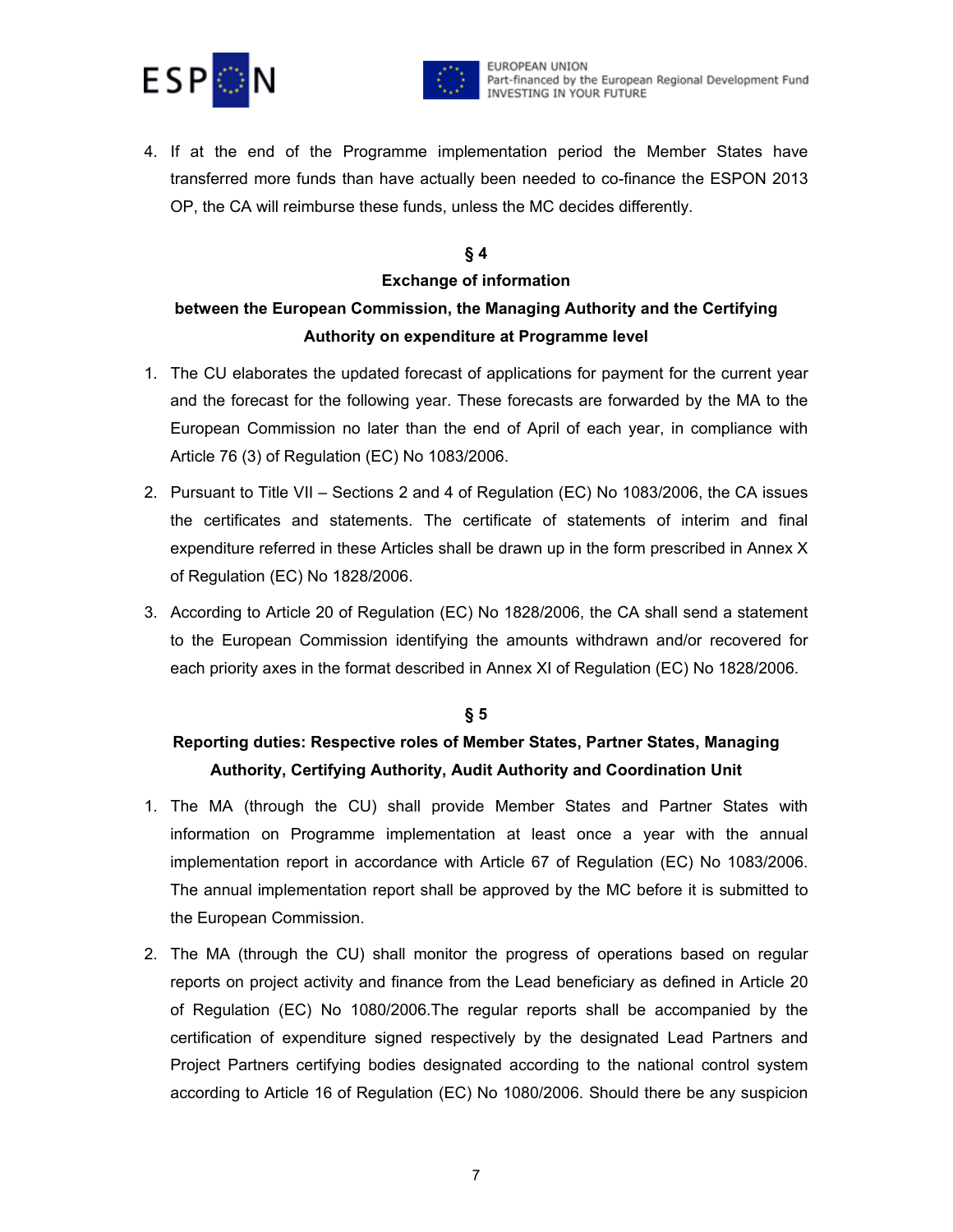



of irregularities, the MA (through the CU) or the CA shall inform the competent administration listed in section §9 below, in compliance with the Description of the management and control system.

- 3. Every year when the annual report on implementation is submitted, the European Commission and the MA shall examine the progress made in implementing the Operational Programme. After this examination, the European Commission may make comments to the MA which shall inform the MC. The MA after the agreement of the MC shall inform the European Commission of the action taken in response to the comments.
- 4. The Member States and Partner States, the MA, the CU, the CA and the AA shall provide mutual assistance and inform each other to comply with their respective reporting duties.

### **§ 6 ERDF Subsidy Contract and Payment to Lead Partner**

- 1. MC members will be informed in brief on the results of the checks undertaken by the MA (through the CU) in relation to the administrative, financial and technical capabilities of Lead Partners and Project Partners. The information will be provided to the MC Members together with the documents preparing for the project approval by the MC. The MC members shall confirm or object on the conclusions of the checks undertaken by the MA during MC meetings prior the approval of projects by the MC. Should there be no objections, the Member and Partner States shall not question the checks undertaken by the MA and shall accept to bear the financial responsibility for beneficiaries located in their territories which have proven not being capable of managing ERDF funds.
- 2. The MA has the right to refuse Lead Partner and Project Partner from those countries for which the AA has issued a qualified opinion on their description of the national control system set up according to Article 16 of Regulation (EC) No 1080/2006 and this until the reservation expressed by the AA have been lifted.
- 3. Following the decision of the MC, the MA (through the CU) shall draft a Subsidy Contract. The MA shall use the standard form for the Subsidy Contract which has been approved by the MC and lays down further details concerning the responsibilities and liabilities of the Lead Partner. The Subsidy Contract shall be signed by the MA and the Lead Partner. The Subsidy Contract shall include the full list of Project Partners and their respective financial allocations as well as an indication on the financial control body for each Lead and Project Partner.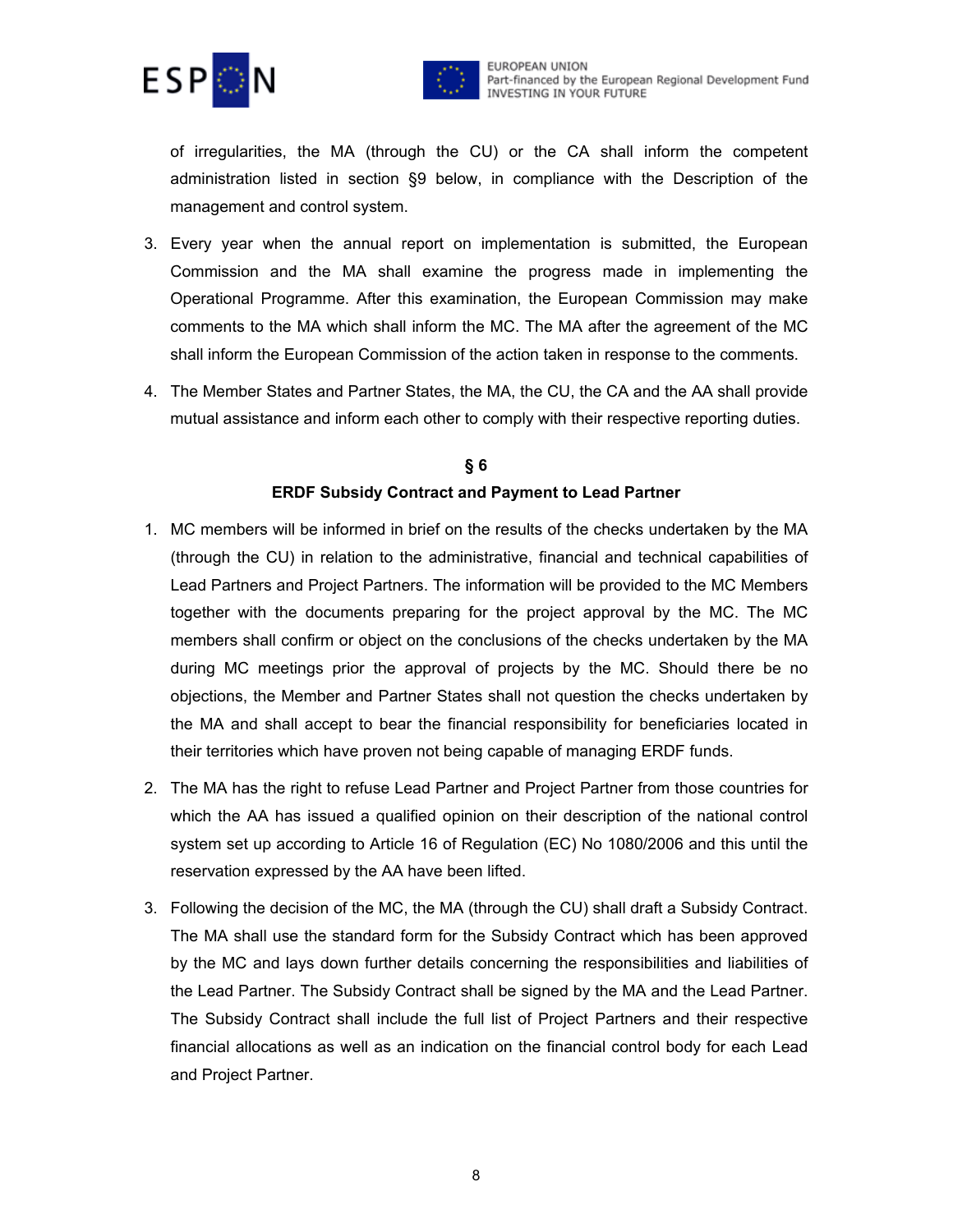



- 4. Shall the call for proposal be opened to partners under private law, the CU, when assessing the eligibility of the application, will ask Member States and Partner States to verify that any Project Partner under private law meets all the established legal conditions. In addition, Member States and Partner States shall verify that the solvency conditions to carry out the project properly are respected. The MA reserves the right to ask any Project Partner under private law to provide a bank guarantee equivalent to the amount of the subsidy granted.
- 5. The MA shall ensure that the Subsidy Contracts make Lead Partner aware of their obligation to:
	- a. Accept controls by the relevant authorities (CU, MA, National Authorities, CA, AA, Member States and Partner States national authorities, Commission services and European Court of Auditors), to give access to their business premises, to provide and give access to all the information and documents supporting the audit trail in compliance with Article 90 of Regulation (EC) No 1083/2006 and Article 15 of Regulation (EC) No 1828/2006;
	- b. Respect of public procurement, information and publicity, environmental protection and equal opportunities rules;
	- c. Keep all information and supporting documents related to the operation at least until 2020 (i.e. a period of three years following the closure of the Programme). Notwithstanding national rules may require even a longer archiving period.
- 6. The MA shall make sure that Lead Partners are aware that these obligations will have to be fulfilled by all Project Partners and that the necessary provisions are included in their Partnership Agreements.
- 7. The MC may ask the MA to exercise its right to terminate the Subsidy Contract should the project not comply with the expected deliveries and timing. The MA reserves the right to terminate the Subsidy Contract without the approval of the MC should the Lead Partner violate the Subsidy Contract provisions. In this case, the Member States and Partner States will be informed without delay.
- 8. Payment claims submitted by the final beneficiaries must be supported by relevant Progress and Financial Reports. As soon as the Lead Partner of a project has countersigned the Subsidy Contract, such a payment claim can be submitted for the reimbursement of the proposal preparation costs, within the limits defined in the Programme Manual.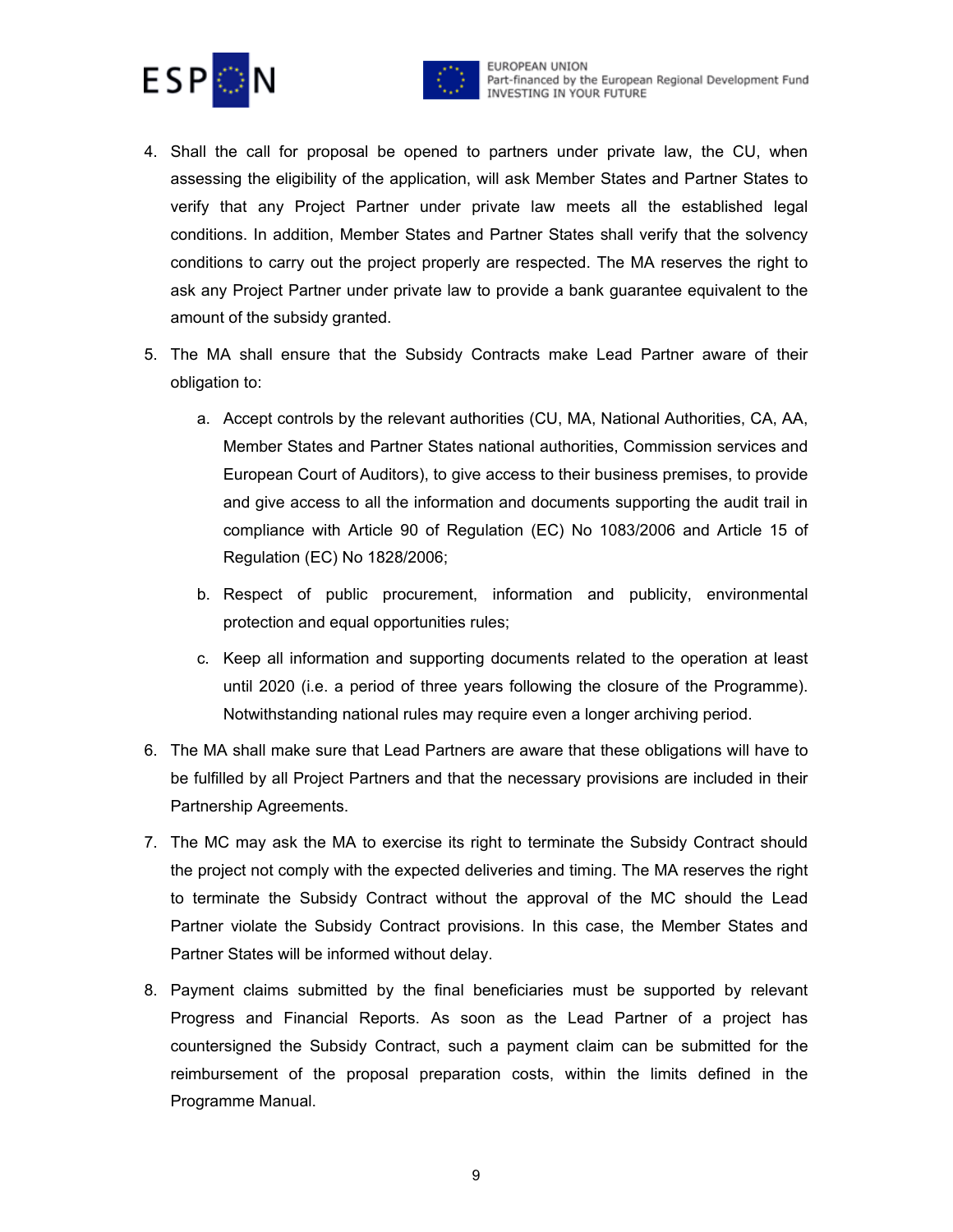



- 9. The reimbursement of the preparation costs shall be accepted up to 5% of the total project cost as stated in the Subsidy Contract. Only preparation costs incurred after the pre-announcement of the call and directly link to the preparation of the approved proposal will be accepted. Subsequent payment claim shall be submitted to the CU every six months according to the approved timetable detailed in the Subsidy Contract. The regular reports shall be accompanied by the certification of expenditure signed by the designated first level controllers of the Lead Partner and the Project Partners.
- 10. The MA (through the CU) shall assess the progress reports and monitor the proper implementation of the approved operations according to the procedure laid down in the Description of the management and control system. Payment to project Lead Partner shall be made by the CA after approval of the report by the MA (through the CU).
- 11. The MA (through the CU) shall decide on changes as long as the purpose and the other basic features of the project are not altered. It shall also decide on changes which do not have consequences on the eligibility or the results of the project. In particular the MA (through the CU) shall decide on:
	- Additional minor conditions to approved operations in case additional mistakes, errors or clarification requests are found during the negotiations with the Lead Partner;
	- Reallocation of the budget by up to 20% of total costs as stated in the Subsidy Contract;
	- Changes in activities which do not change the aim of the operation;
	- Extension of the duration of the project not extending the Programme deadline;
	- Extension of the date by which Progress Reports have to be presented by the Lead Partner.

The MC shall decide in all other cases and shall be informed on decisions taken by the MA.

- 12. Without prejudice to the list of ineligible expenditure in Article 7 of Regulation (EC) No 1080/2006, the rules of Article 49 to 53 of Regulation (EC) No 1828/2006 shall apply in accordance with Article 13 of Regulation (EC) No 1080/2006 to the determination of the eligibility of expenditure under operation selected as part of the ESPON 2013 OP.
- 13. Should there be any suspicion of irregularities, either the MA or the CU or the CA shall inform the competent administration listed in Annex III in compliance with the Description of the management and control system.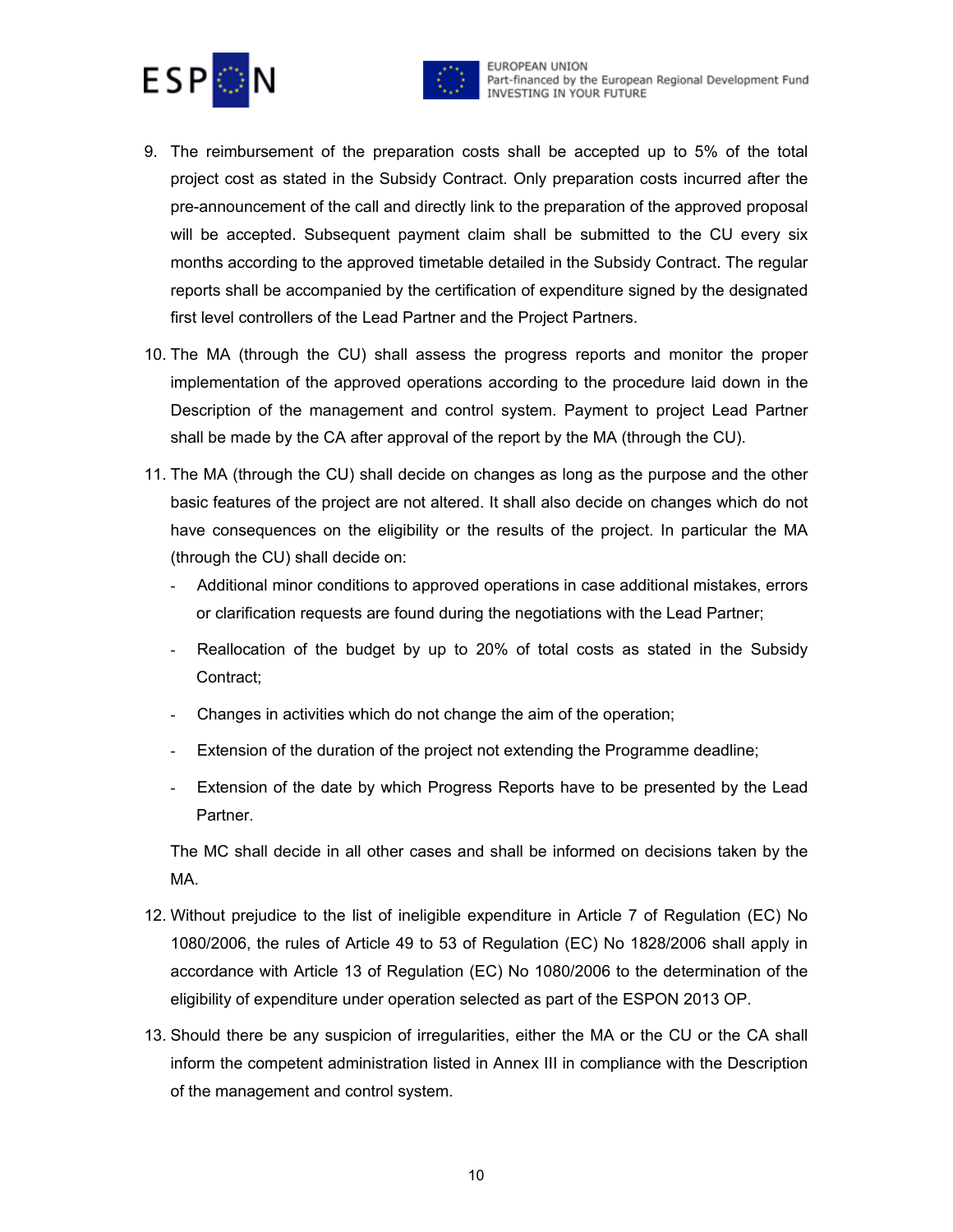



- 14. Technical Assistance included in Priority 5 and other expenditure incurred by the MA for the implementation of actions under Priorities 1-4 under service contract provisions shall be reimbursed by the CA under the submission of certified requests, according to the Description of the management and control system.
- 15. Pursuant to Article 80 of Regulation (EC) No 1083/2006, the CA ensures that Lead Partner receive payments of the approved contribution from the ERDF and national cofinancing in time and in full. No deduction, with the exception of irregularities and/or suspicion of irregularities detected by the MA (through the CU) and/or the CA, retention or further specific charges which would reduce the amount of the payment shall be made. In case of systemic error detected, the MA and CA have the right to withhold temporarily the payments to a particular beneficiary or to all beneficiaries of one particular Member State and/or Partner State should the system error be the consequence of a failure of the Member State and/or Partner State control system. Payment suspension(s) shall be lifted as soon as the MA and CA receive sufficient evidence on the solution of the systemic error(s) detected.
- 16. Pursuant to Article 79 or Regulation (EC) No 1083/2006 the cumulative total prefinancing and interim payments made to the Programme will not exceed 95% of the contribution from the ERDF to the ESPON 2013 OP. The Member States agree with the MA and the CA on the following procedure. Provided that the expenditure is certified, payments to Lead Partners will be guaranteed up to the amount equalling 95% of the approved project's ERDF funds and 100% of the national co-financing. The payment of any remaining ERDF funds to the Lead Partner will depend on the availability of funds (see next section 17). Should there be insufficient funds to pay 100% of the amount to the Lead Partner, the final balance of the funding shall only be paid when the Programme has reached its actual finalisation as described in Article 89 of Regulation (EC) No 1083/2006 and the final payment is transferred by the European Commission to the CA.
- 17. Taking into account that co-financing rates of the ESPON 2013 Programme's priorities for projects are not the same rate as the average co-financing of the Programme as whole, and taking into account that the European Commission always reimburses to the MA only the average co-financing rate of the Operational Programme, the budgetary situation in terms of liquidity of the ESPON budget may vary according to the amounts claimed by the CA from the European Commission under the different priorities. Therefore, the MA guarantees payments only as long as the budgetary situation is allowing for. In case any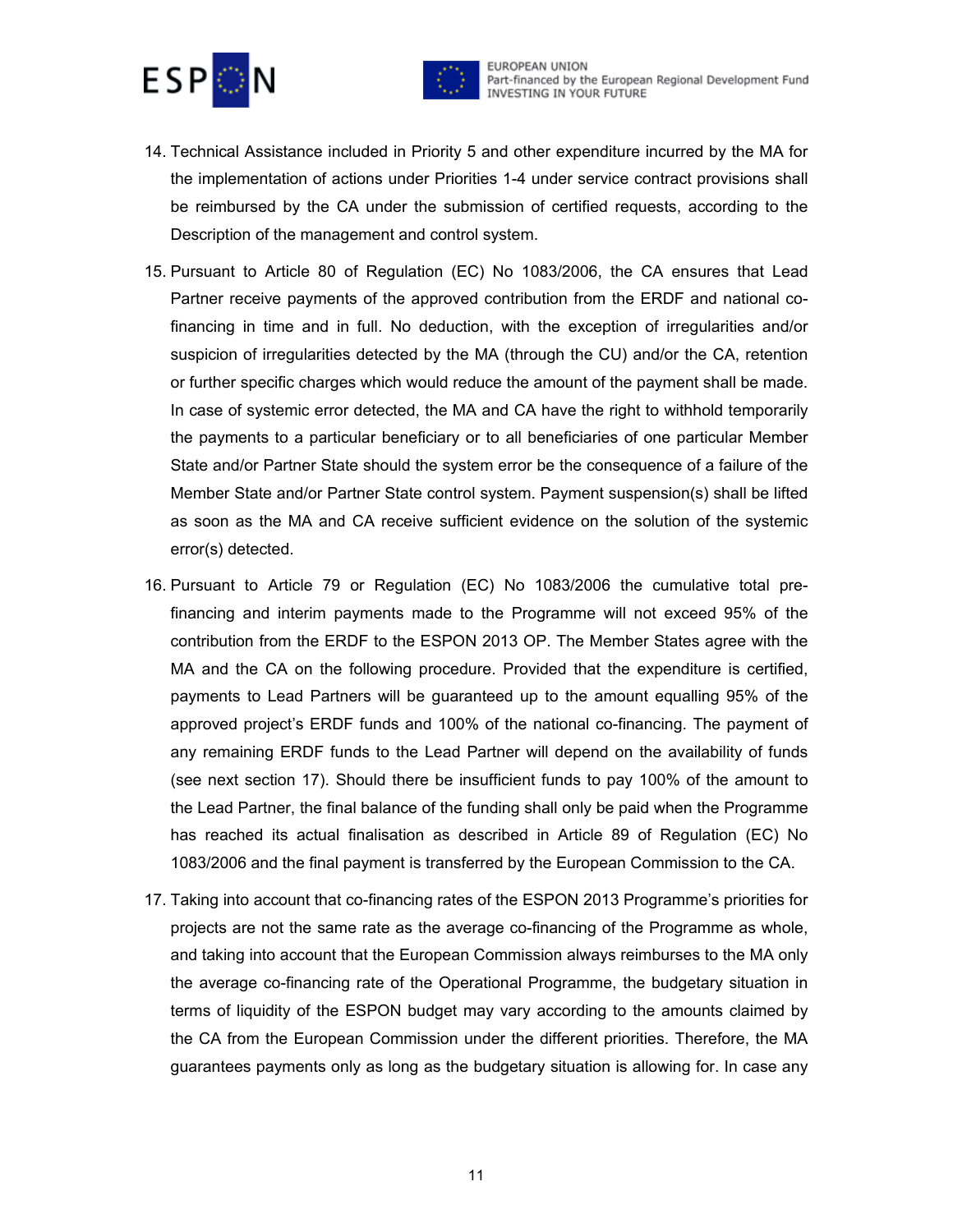



problem arises, the MA shall promptly inform Member States and Partner States to find a joint solution.

18. All amounts referred to in the Subsidy Contract are expressed in EURO (EUR). Funds shall be disbursed in EUR to the bank account of the Lead Partner as specified in the project application. The exchange rate risk shall be borne by the Lead Partner.

### **§ 7 Securities and guaranties, irregularities and liabilities**

- 1. In compliance with Article 17 of Regulation (EC) No 1080/2006, the Member/Partner States shall bear liability in connection with the use of the ERDF funding of the Programme as follows:
	- a. Each Member/Partner State bears the possible financial consequences of irregularities committed by the partners located (and registered, in case of Project Partner under private law) on its national territory in compliance with Article 17 of Regulation (EC) No 1080/2006;
	- b. In case of a systemic irregularity leading to flat rate corrections at Programme level, the Member/Partner States shall jointly bear the financial consequences, whereby each Member/Partner State shall be responsible in proportion to the ERDF contribution of the respective national Project Partners involved;
	- c. In case of systemic irregularities leading to flat rate corrections at national level, the concerned Member/ Partner State shall solely bear the financial consequences;
	- d. For Technical Assistance and expenditure incurred by the MA for the implementation of actions under Priorities 1-4 under service contract provisions, the liability shall be borne by the MA for administrative related irregularities and shall be borne jointly by the Member States and Partner States proportionally to their financial contributions to the ESPON 2013 OP in any other case.
- 2. As Member States have the overall liability for the ERDF support granted to Partners located on their territory, they shall seek to recover any amounts lost as a result of an irregularity or negligence committed by a beneficiary located in their territory. Where appropriate Member States may also charge interest on late payments.
- 3. According to Article 28 of Regulation (EC) No 1828/2006 each Member State and Partner State hosting a beneficiary shall be responsible for reporting irregularities detected in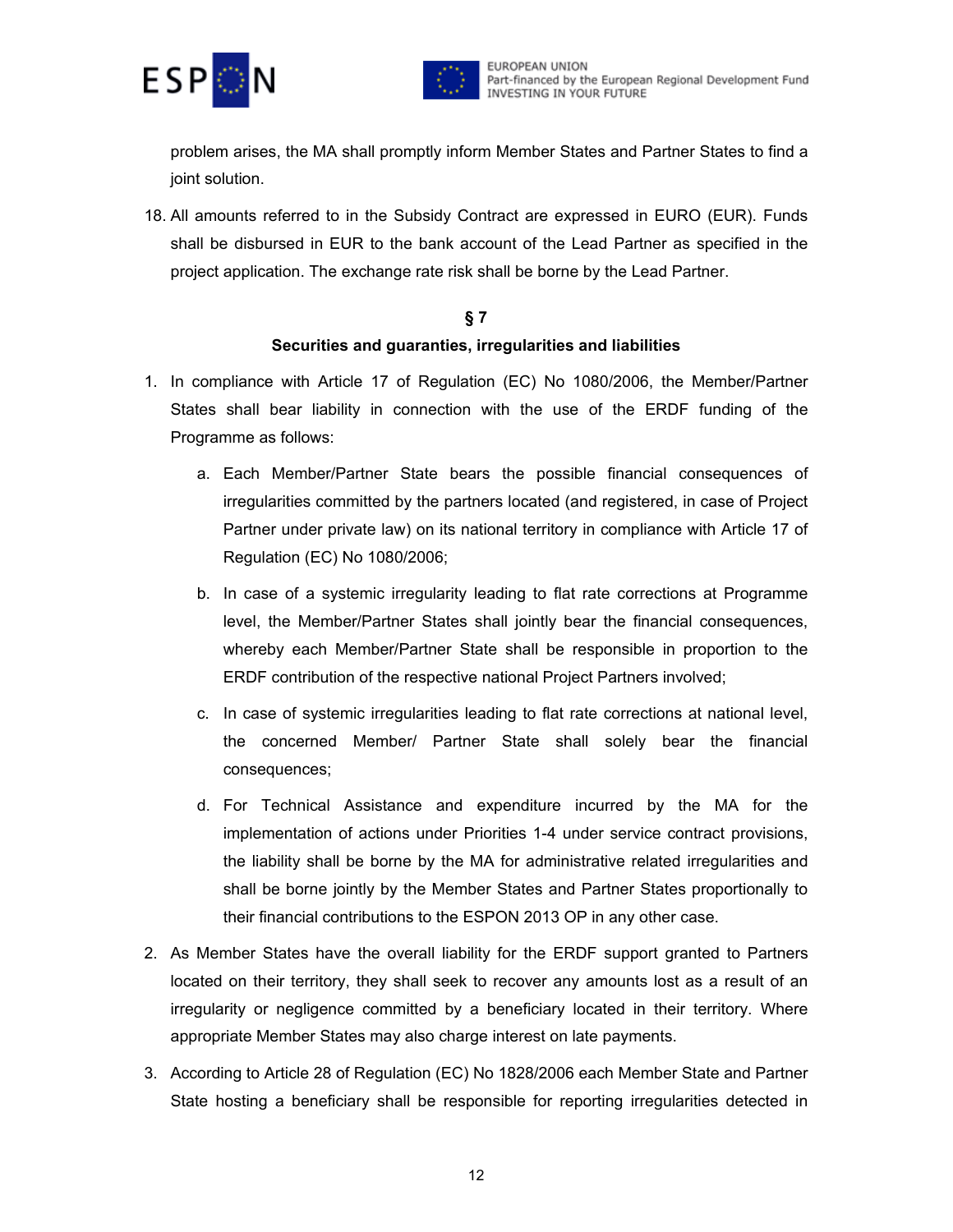



compliance with Article 28,29,31 and 36 of Regulation (EC) No 1828/2006 to the European Commission and at the same time to the MA, CA and AA as well as reporting on procedures instituted with respect to all irregularities previously notified and of important changes resulting from them in compliance with Article 30 and 31 of Regulation (EC) No 1828/2006. Member States and Partner States engage anyhow themselves also to communicate promptly to the MA, CA and AA any information of detected irregularities relating to amounts of less than EUR 10.000 of Community funding as stipulated in Article 10 of Regulation (EC) No 2035/2005.

4. Should the CA, the MA or the CU become aware of irregularities they shall without any delay inform the liable Member State and/or Partner State.

## **§ 8 Financial control of beneficiaries according to Article 13 of Regulation (EC) No 1828/2006 ("first level control")**

- 1. According to Article 16 of Regulation (EC) No 1080/2006, each Member State and Partner State designates the controllers responsible for verifying the legality and regularity of the expenditure declared by each beneficiary participating in the operation. Each Member State and Partner State ensures that expenditures can be validated by the controllers within a period of two months so the Lead Partner is in the position to submit the progress report to the CU within 4 months after the end of each reporting period and the MA (through the CU) can regularly declare expenditure to the European Commission.
- 2. As stipulated in § 2 sec 5 of this Agreement each Member State and Partner State shall submit to the MA, prior the opening of the first call for proposal and in any case within nine months from the approval of the ESPON 2013 OP by the European Commission, a description of the control system set up and the list of national responsible bodies and, if relevant, the list of nationally appointed controllers according to the form provided by the MA. The Member States and Partner States shall without delay inform the MA of any changes of responsible body and of the national control system set up.
- 3. The MA (through the CU) shall monitor the activities and financial progress of operations. For this purpose, three main types of information shall be considered:
	- a. The use of the ERDF and national co-financing for the purpose mentioned in the Subsidy Contract, the Project Specification as approved by the MC, and the approved application;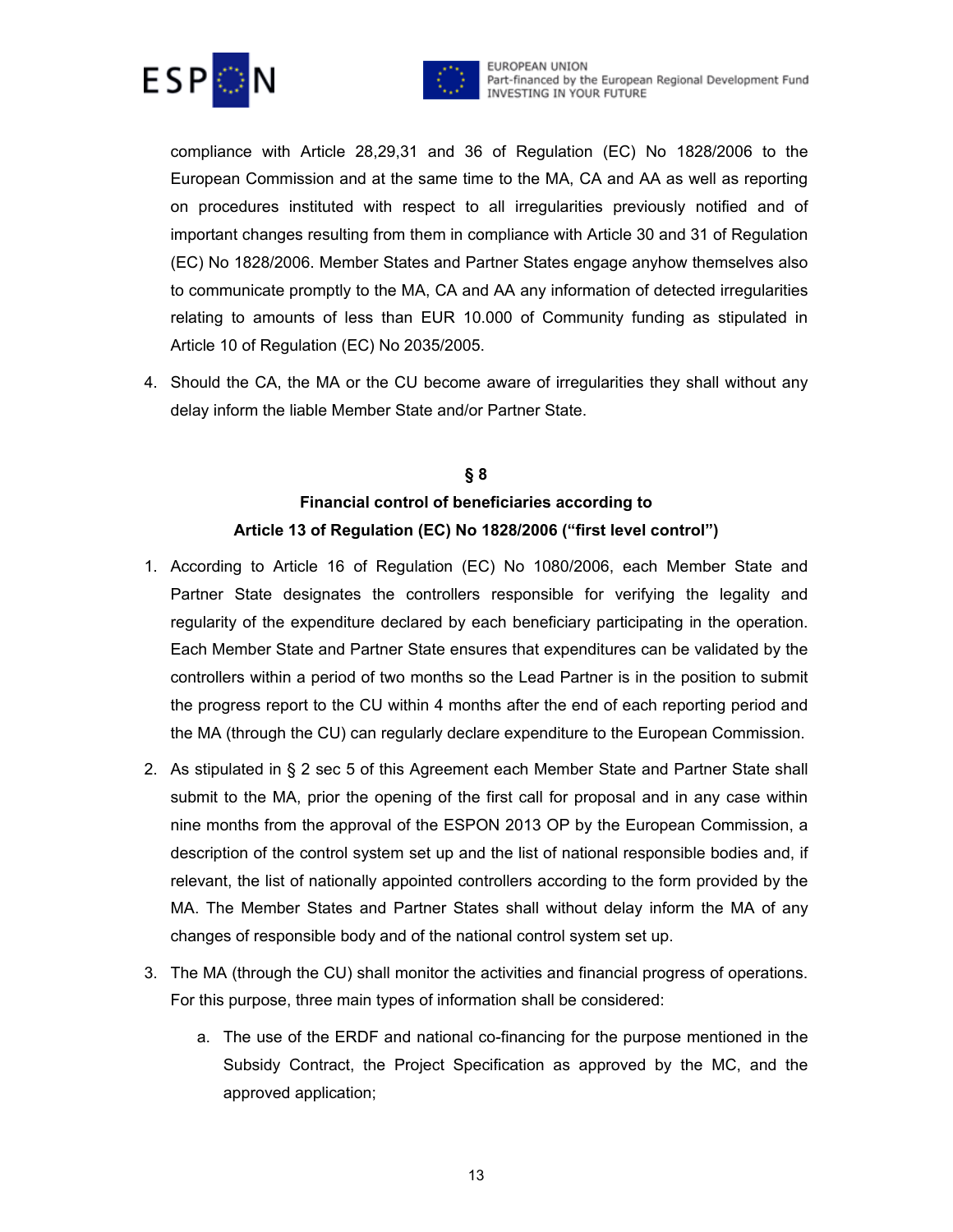



- b. The progress made by the project in the implementation of the operation in compliance with the Subsidy Contract, the Project Specifications as approved by the MC, and the approved application;
- c. The certification of expenditure of Lead and Project Partners in compliance with the system set up in each Member State and Partner State according to Article 16 of Regulation (EC) No 1080/2006.
- 4. The MA (through the CU) may implement additional on-the-spot checks of operations ("quality checks") which results shall be taken into account for the monitoring of operations. These controls can be undertaken in cooperation with the national body responsible for the control system set up according to Article 16 of Regulation (EC) No 1080/2006. Member States and Partner States agree to accept the recommendations made to projects as results of the on-the-spot-checks and shall support the MA for ensuring their implementation by the partners located in their territory.
- 5. With regard to Technical Assistance and MA expenditure, the MA ensures that expenditure is certified in line with the control system set up by Luxembourg according to Article 16 of Regulation (EC) No 1080/2006.
- 6. The annual examination of the Programme according Article 68 of Regulation (EC) No 1083/2006 with the European Commission shall be attended by the MA and the CU. Should the European Commission make comments or recommendations for adjustments in the monitoring and management arrangements in compliance with Title VI and Article 60 of Regulation (EC) No 1083/2006, these shall have to be first agreed by the MC before being implemented by the MA (through the CU).

#### **§ 9**

#### **Auditing of beneficiaries ("second level control")**

1. In compliance with Article 14 of Regulation (EC) No 1080/2006, a Group of Auditors (hereinafter referred as GoA), shall be set up at the start of the Programme to assist the AA in carrying out the duties provided for in Article 62 of Regulation (EC) No 1083/2006. The GoA shall be chaired by the AA and shall comprise of a maximum of two representatives (in exceptional cases up to three) of each Member State and Partner State participating in the ESPON 2013 OP. At its first meeting the GoA shall independently approve its Rules of Procedure.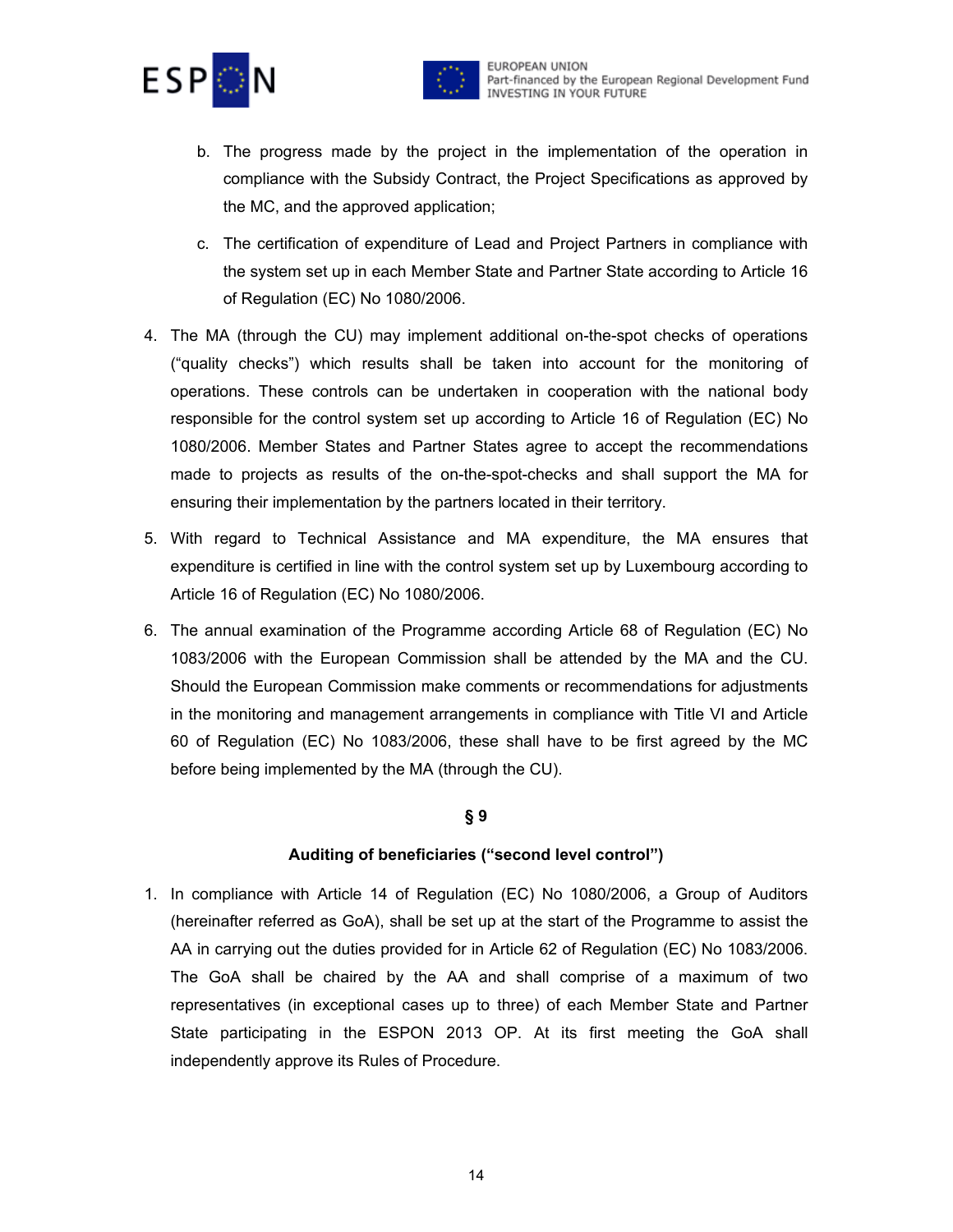



- 2. The GoA representative(s) shall be entitled to participate in decision-making within the GoA on behalf of their MS/PS and shall be independent from the Monitoring Committee members, from the controllers designated according to Article 16 of Regulation (EC) No 1080/2006 and from any ESPON 2013 project activity and finance. Each Member State and Partner State shall inform the MA about their GoA representative within three months of the decision approving the ESPON 2013 OP with the help of a form developed by the MA. The contact details of the respective GoA representative are be listed in Annex III (National authority and contact person responsible for second level control). The information on the GoA representation shall also be included in the Description of the management and control system according to Regulation (EC) No 1828/2006 Annex XII.
- 3. The GoA shall support the AA in implementing its tasks as detailed in Article 62 of Regulation (EC) No 1083/2006 and according to the provisions of Articles 16, 17 and 18 of Regulation (EC) No 1828/2006.
- 4. For the implementation of the audit strategy an external auditor can be contracted and its serviced paid under the Technical Assistance budget. However, the Technical Assistance budget will not cover the costs of additional audits:
	- a. Resulting from an increased size of the sample, compared to the situation in the first year of audit, due to non satisfactory audit results;
	- b. Requested, in addition, by a Member State and/or a Partner State.

The additional audit costs under point a) shall be shared among the Member States where the irregularities have been found and this proportionally to the importance of the financial corrections finally decided. The higher the quality of the control system set up according to Article 16 of Regulation (EC) No 1083/2006 the lower the risk of additional audit costs as defined under point a).

Additional audit costs under point b) shall be covered by the requesting Member State(s) and/or Partner State(s).

5. The AA shall report on results of checks and controls (and follow-up actions if necessary) to the MA, the MC and the CA. For coordination purposes, the MC will be informed by the MA.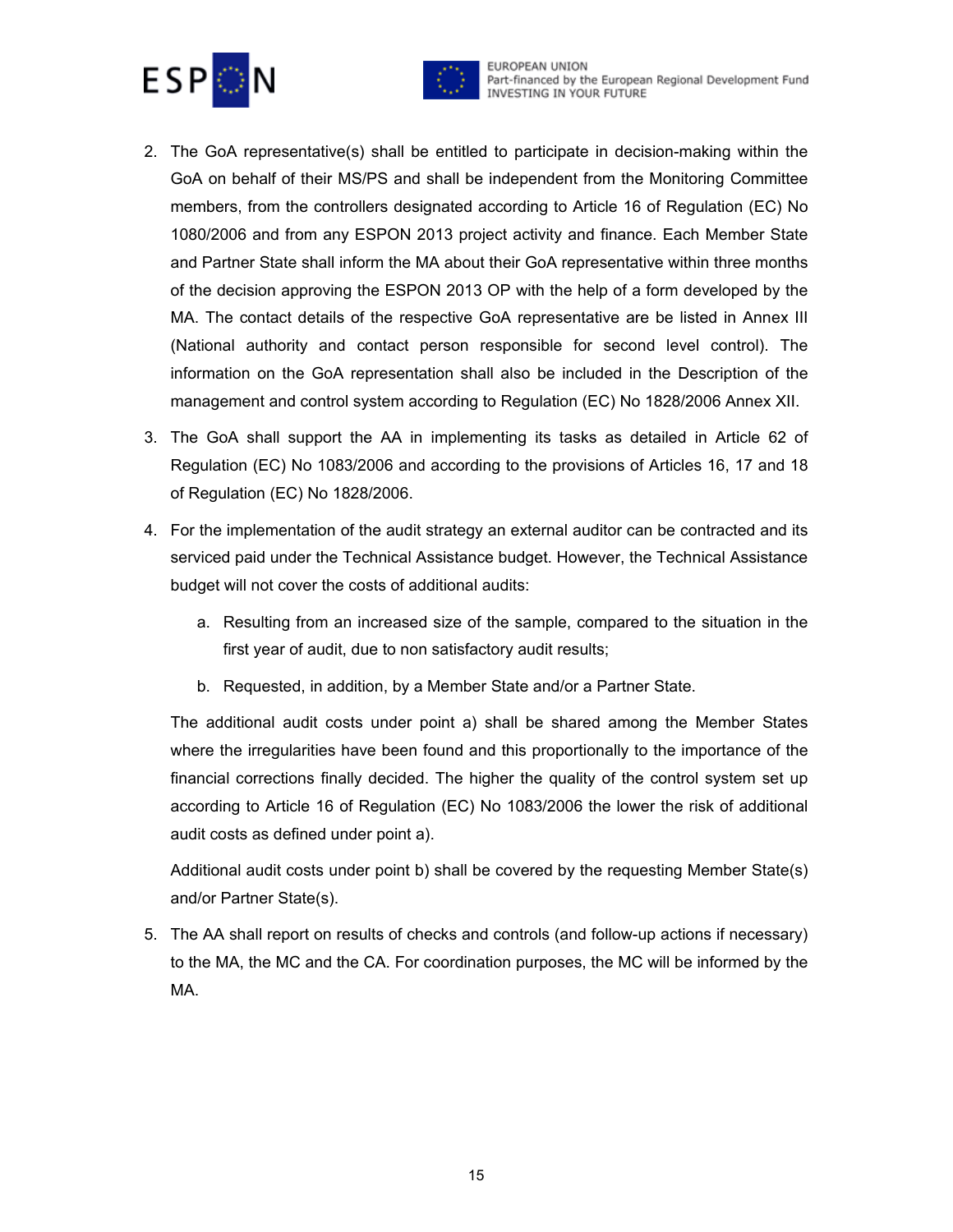



#### **§ 10**

#### **Reduction and recovery of payments to beneficiaries**

- 1. For the application of Articles 98 to 102 of Regulation (EC) No 1083/2006 on financial corrections, any exchange of correspondence between the European Commission and the Member State will be copied to the MA, the CU and the CA.
- 2. In the case of irregularities discovered, for example, by the Court of Auditors or by the Commission, which results in expenditure being considered ineligible and in a net correction being the subject of a Commission decision on the basis of Articles 98 to 102 of Regulation (EC) No 1083/2006, the financial consequences for the Member States are laid down in § 7 of this Agreement.

### **§ 11 Concluding Provisions**

- 1. All communication between Member States, Partner States, MA, CA, AA and CU and all bodies mentioned in the ESPON 2013 OP and in this Agreement, and all communication necessary to manage and implement the Programme, shall be in English language.
- 2. This Agreement shall be governed in accordance with the laws of the Grand-Duchy of Luxembourg.
- 3. If any provision of this Agreement should be, or become, wholly or partly ineffective, all other provisions shall remain valid. The parties to this Agreement shall undertake all the necessary steps and actions to replace the ineffective provisions by an effective provision which come as close as possible to the purpose of the ineffective provision.
- 4. The cooperation between the members of the MC, the MA, the CA, the AA and the national bodies in each Member State, identified in the Annexes I, II and III of this Agreement represents a condition sine qua non in order to secure a complete management, financial control and audit of all parts co-financed by ERDF and national funds. Changes of the names of the responsible person appointed in the Annex I, II and III shall be subject of a notification to the MA only. Changes of the institution appointed in the Annex I, II and III shall be matter of a bilateral exchange of letter between the MA and the country in question.
- 5. Where disputes arise out or in connection with this Agreement, the concerned parties shall seek first an amicable solution.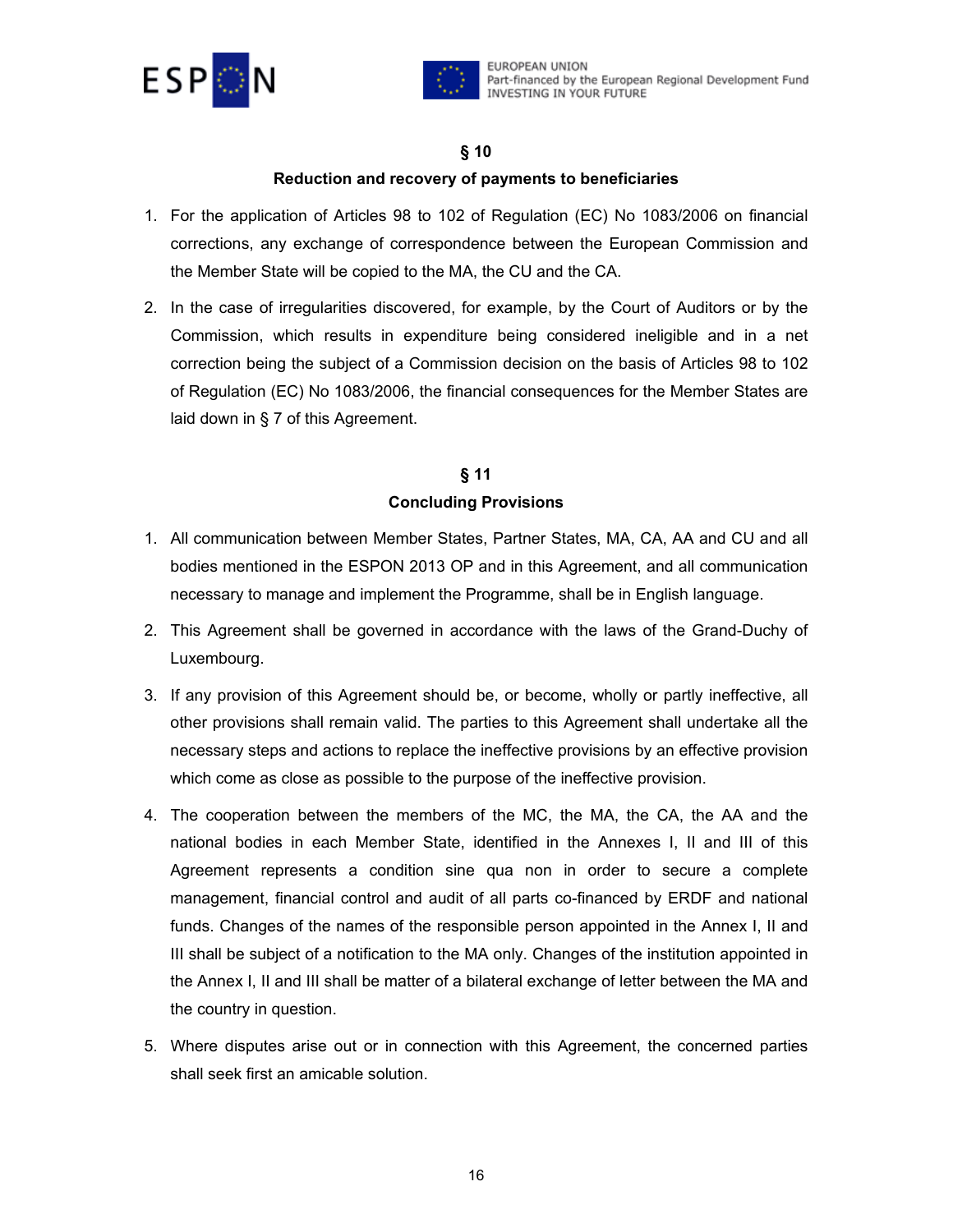



- 6. Should parties fail to reach an amicable solution, all disputes arising out or in connection with this Agreement shall be settled by the competent jurisdiction of the Grand-Duchy of Luxembourg.
- 7. This Agreement shall be signed by representatives of the Governments of all Member States and Partner States participating in the ESPON 2013 OP. It shall apply for the duration of the implementation of the OP until its formal closure by the European Commission, starting with the eligibility of ERDF expenditure according to Art 56(1) of Regulation (EC) No 1083/2006.
- 8. This Agreement shall be amended only in writing and in agreement between the Member States and Partner States.

| The Government of the Grand Duchy of Luxembourg<br>represented by |
|-------------------------------------------------------------------|
|                                                                   |
|                                                                   |
|                                                                   |
|                                                                   |
|                                                                   |
| <b>The Government of</b>                                          |
| Represented by                                                    |
|                                                                   |
|                                                                   |
|                                                                   |